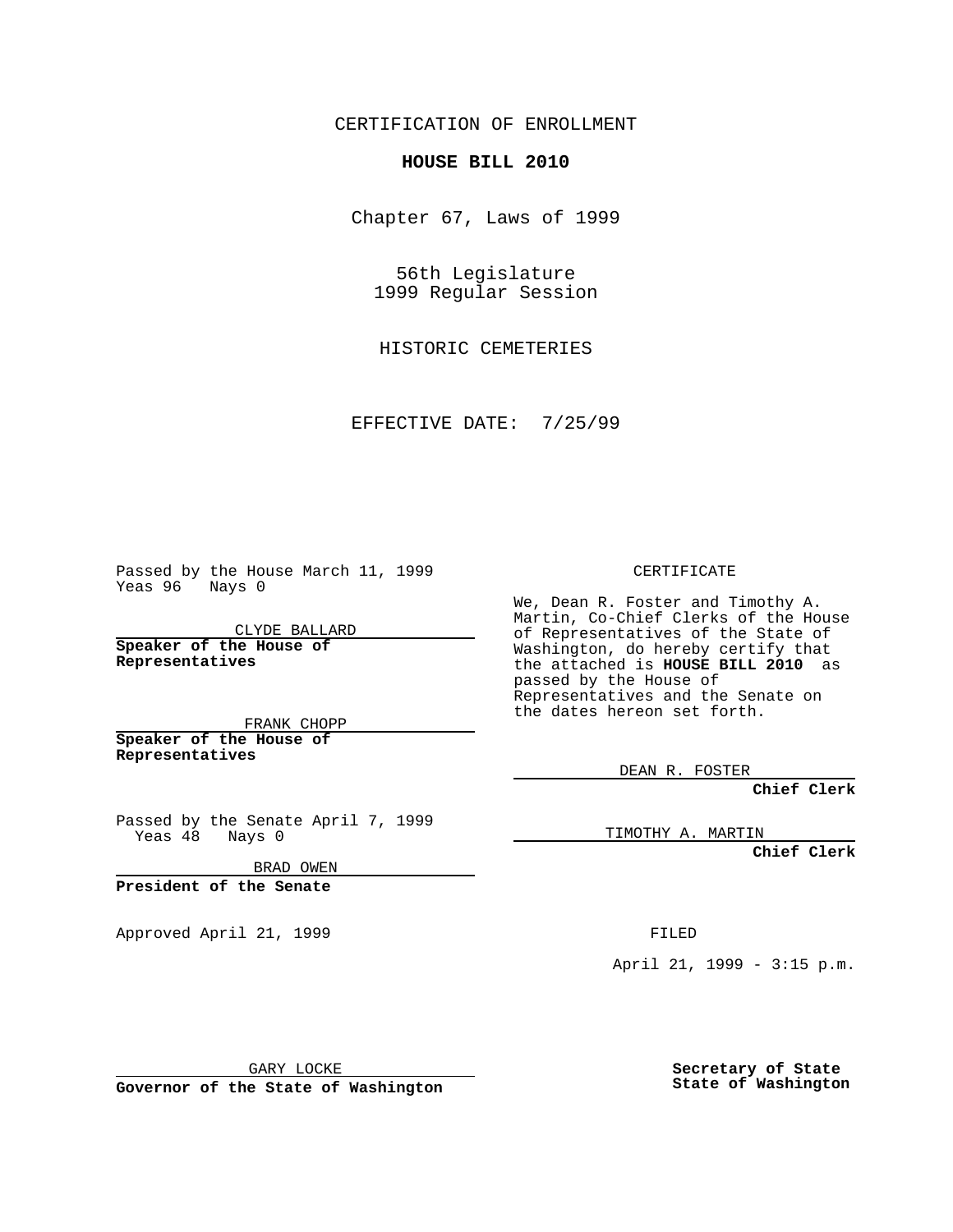## **HOUSE BILL 2010** \_\_\_\_\_\_\_\_\_\_\_\_\_\_\_\_\_\_\_\_\_\_\_\_\_\_\_\_\_\_\_\_\_\_\_\_\_\_\_\_\_\_\_\_\_\_\_

Passed Legislature - 1999 Regular Session

## **State of Washington 56th Legislature 1999 Regular Session**

**By** Representatives Ogden, McMorris and Romero; by request of Department of Community, Trade, and Economic Development

Read first time 02/12/1999. Referred to Committee on State Government.

AN ACT Relating to historic cemeteries; and amending RCW 68.60.050.

BE IT ENACTED BY THE LEGISLATURE OF THE STATE OF WASHINGTON:

 **Sec. 1.** RCW 68.60.050 and 1989 c 44 s 5 are each amended to read as follows:

 (1) Any person who knowingly removes, mutilates, defaces, injures, or destroys any historic grave shall be guilty of a class C felony punishable under chapter 9A.20 RCW. Persons disturbing historic graves through inadvertence, including disturbance through construction, shall 9 reinter the human remains under the supervision of the ((cemetery 10 board)) office of archaeology and historic preservation. Expenses to reinter such human remains are to be provided by the office of archaeology and historic preservation to the extent that funds for this purpose are appropriated by the legislature.

 (2) This section does not apply to actions taken in the performance of official law enforcement duties.

 (3) It shall be a complete defense in a prosecution under subsection (1) of this section if the defendant can prove by a preponderance of evidence that the alleged acts were accidental or inadvertent and that reasonable efforts were made to preserve the